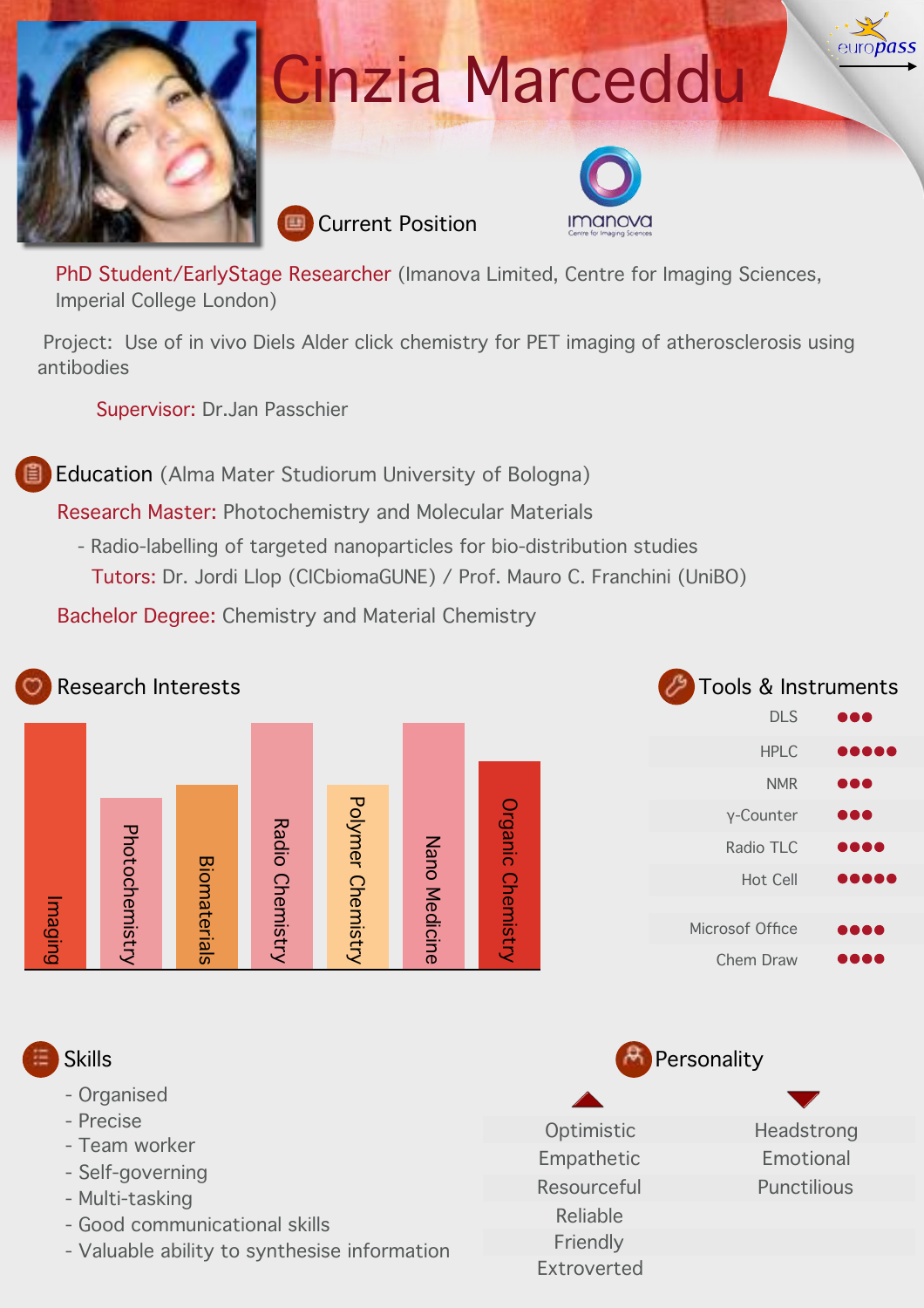| Jan 2016-Sept 2016     | PhD Student / Early stage Researcher (Imanova Limited, Centre for<br>Imaging Sciences, Imperial College London )                                                                               |  |  |  |  |
|------------------------|------------------------------------------------------------------------------------------------------------------------------------------------------------------------------------------------|--|--|--|--|
|                        | Project: Use of in vivo Diels Alder click chemistry for PET imaging of atherosclerosis using<br>antibodies                                                                                     |  |  |  |  |
|                        | Supervisors: Dr. Jan Passchier                                                                                                                                                                 |  |  |  |  |
| <b>WORK EXPERIENCE</b> |                                                                                                                                                                                                |  |  |  |  |
| Jan 2016–Sept 2016     | Junior researcher (Vrije Universiteit Amsterdam, radionuclide centrum<br>RNC)                                                                                                                  |  |  |  |  |
|                        | Project: Synthesis of $C_2$ -Symmetric chiral quaternary ammonium bromide as novel chiral<br>phase-transfer catalyst for asymmetric phase-transfer catalysis in <sup>11</sup> C chemistry      |  |  |  |  |
|                        | Supervisor: Prof A.D. Windhorst                                                                                                                                                                |  |  |  |  |
|                        | Tasks:<br>Synthesis of phase transfer catalyst<br>Synthesis of peptides<br>Labelling of small peptides with [11C]<br>Writing progress reports<br>Preparing presentation for results discussion |  |  |  |  |
| 2006-2015              | Bartender (Punto Ristoro Ospedale Villa Verde, Reggio Emilia, Italy, summer job 2014)                                                                                                          |  |  |  |  |
|                        | Traffic-viability observer (Polinomia urban planning, Milano, Italy on call 2011-2012)                                                                                                         |  |  |  |  |
|                        | Shop salesperson (Mercato Ortofrutticolo " La Lanterna", Reggio Emilia, Italy summer job 2010)                                                                                                 |  |  |  |  |
|                        | Promoter (Promoveo, Milano Iltaly on call 2009-2010)                                                                                                                                           |  |  |  |  |
|                        | Babysitter tutor (on call 2006-2015)                                                                                                                                                           |  |  |  |  |

J.

EDUCATION AND TRAINING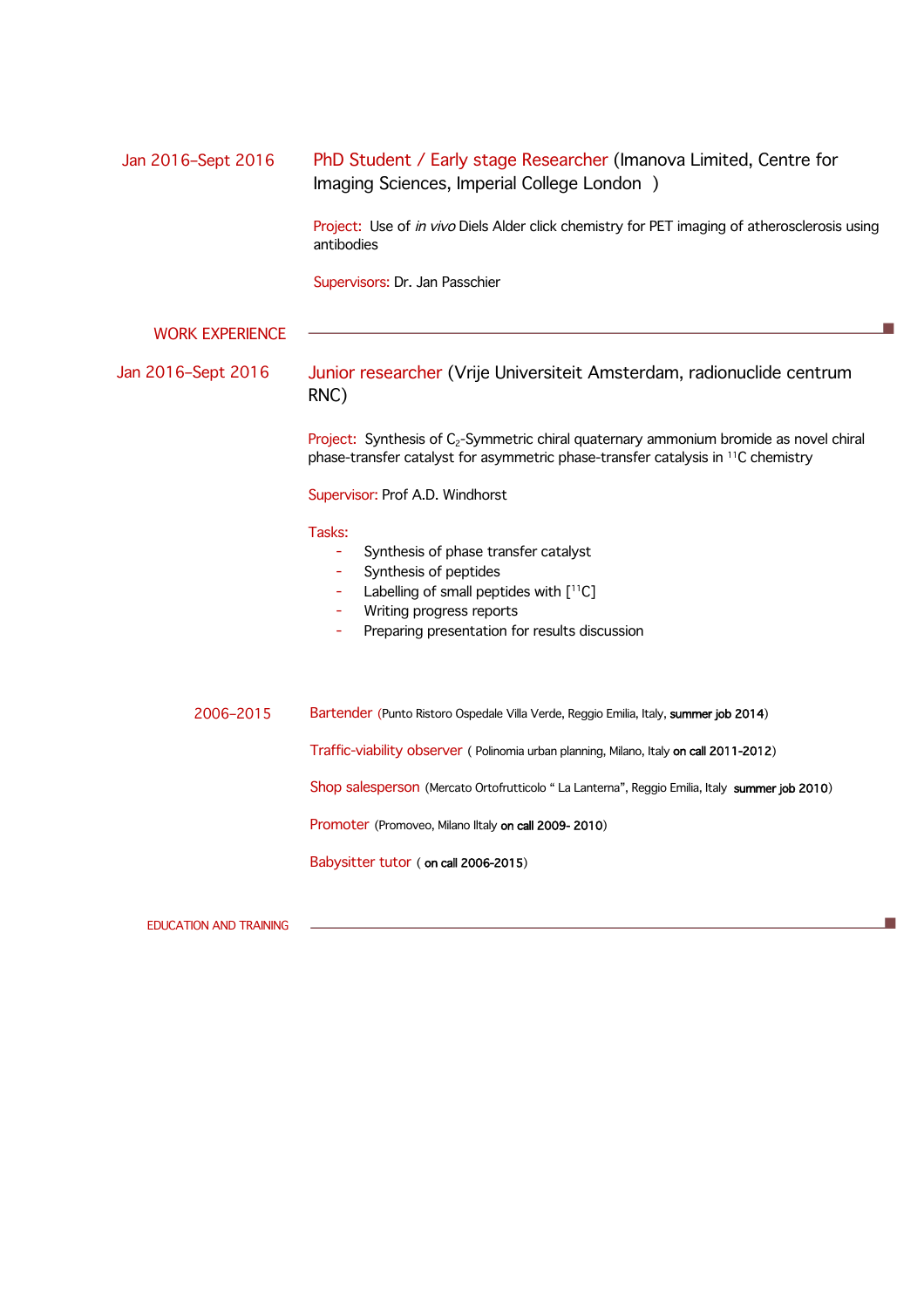## 2011–2015 Master degree (Second cycle degree) "Photochemistry and molecular materials"

Alma Mater Studiorum University of Bologna, Bologna (Italy)

Thesis "Synthesis and radio-labeling of polymeric nanoparticles for imaging and biodistribution studies,focusing on the blood brain barrier"

Supervisors: Dr Jordi R Llop; Prof Mauro Comes Franchini

#### Main subjects:

- Nanostructured, Molecular and Biomimetic Systems and Materials
- Radiation Chemistry
- Polymers Science
- Organic Chemistry

### 2007–2011 Chemistry Bachelor degree "Chimica dei materiali"

Alma Mater Studiorum University of Bologna, Bologna (Italy)

Thesis: Synthesis of Constrained Peptidomimetics Containing 2-Oxo-1,3-oxazolidine-4 carboxylic Acids"

Supervisor: Prof. Claudia Tomasini; Dipartimento "Giacomo Ciamician" Unibo

# 2001–2007 Scientific High School Diploma

Liceo Scientifico Statale Aldo Moro, Reggio Emilia (Italy)

| <b>PERSONAL SKILLS</b>      |                                                                                                                                                                                                                                                                                                                                                                                                                                                                                  |                |                    |                   |                |  |  |
|-----------------------------|----------------------------------------------------------------------------------------------------------------------------------------------------------------------------------------------------------------------------------------------------------------------------------------------------------------------------------------------------------------------------------------------------------------------------------------------------------------------------------|----------------|--------------------|-------------------|----------------|--|--|
| Mother tongue(s)            | Italian                                                                                                                                                                                                                                                                                                                                                                                                                                                                          |                |                    |                   |                |  |  |
| Other language(s)           | <b>UNDERSTANDING</b>                                                                                                                                                                                                                                                                                                                                                                                                                                                             |                | <b>SPEAKING</b>    |                   | <b>WRITING</b> |  |  |
|                             | Listening                                                                                                                                                                                                                                                                                                                                                                                                                                                                        | Reading        | Spoken interaction | Spoken production |                |  |  |
| English                     | C1                                                                                                                                                                                                                                                                                                                                                                                                                                                                               | C1             | C <sub>1</sub>     | C <sub>1</sub>    | <b>B2</b>      |  |  |
| Spanish                     | A <sup>2</sup>                                                                                                                                                                                                                                                                                                                                                                                                                                                                   | A <sup>2</sup> | A1                 | A <sub>1</sub>    |                |  |  |
|                             | Levels: A1 and A2: Basic user - B1 and B2: Independent user - C1 and C2: Proficient user<br>Common European Framework of Reference for Languages                                                                                                                                                                                                                                                                                                                                 |                |                    |                   |                |  |  |
| <b>Communication skills</b> | While working on my research project for my master thesis (both at the University of<br>Bologna and at the research centre CICbiomaGUNE in Spain), I learned how to communicate<br>(verbally and written) inside a multicultural environment. This ability has been further<br>reinforced during my period as Junior Researcher at the V.University in Amsterdam, where<br>was necessary to write progress reports and prepare presentation for the frequents group<br>meetings. |                |                    |                   |                |  |  |
|                             | I consider myself a team worker, but i'm also capable to organise my own work and work by<br>myself, for example I'm currently working of different topics at the same time                                                                                                                                                                                                                                                                                                      |                |                    |                   |                |  |  |